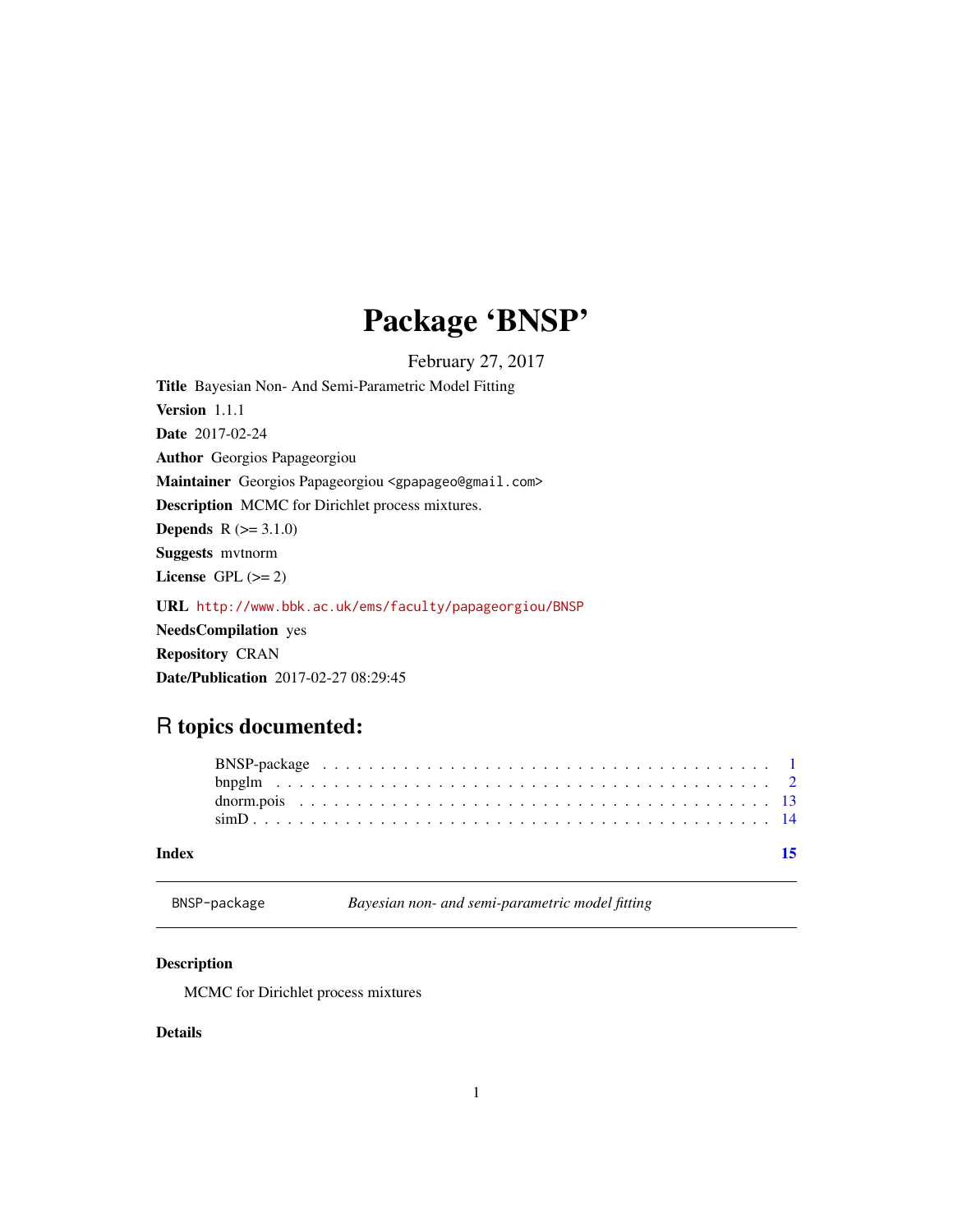Package: BNSP Type: Package Version: 1.1.0 Date: 2015-12-04 License: GPL  $(>=2)$ 

<span id="page-1-0"></span>This program is free software; you can redistribute it and/or modify it under the terms of the GNU General Public License as published by the Free Software Foundation; either version 2 of the License, or (at your option) any later version.

This program is distributed in the hope that it will be useful, but WITHOUT ANY WARRANTY; without even the implied warranty of MERCHANTABILITY or FITNESS FOR A PARTICULAR PURPOSE. See the GNU General Public License for more details.

For details on the GNU General Public License see <http://www.gnu.org/copyleft/gpl.html> or write to the Free Software Foundation, Inc., 51 Franklin Street, Fifth Floor, Boston, MA 02110- 1301, USA.

#### Acknowledgments

This work was partly supported by the Medical Research Council grant number G09018401.

#### Author(s)

Georgios Papageorgiou (2014)

Maintainer: Georgios Papageorgiou <gpapageo@gmail.com>

#### References

Papageorgiou, G., Richardson, S. and Best, N. (2015). Bayesian nonparametric models for spatially indexed data of mixed type. Journal of the Royal Statistical Society: Series B (Statistical Methodology), 77:973-999.

bnpglm *Bayesian nonparametric generalized linear models*

#### Description

Fits Dirichlet process mixtures of joint response-covariate models, where the covariates are continuous while the discrete responses are represented utilizing continuous latent variables. See 'Details' section for a full model description.

#### Usage

```
bnpglm(formula,family,data,offset,sampler="slice",StorageDir,
       ncomp,sweeps,burn,thin=1,seed,prec,V,Vdf,Mu.nu,Sigma.nu,
       Mu.mu,Sigma.mu,Alpha.xi,Beta.xi,Alpha.alpha,Beta.alpha,Turnc.alpha,
       Xpred,offsetPred,...)
```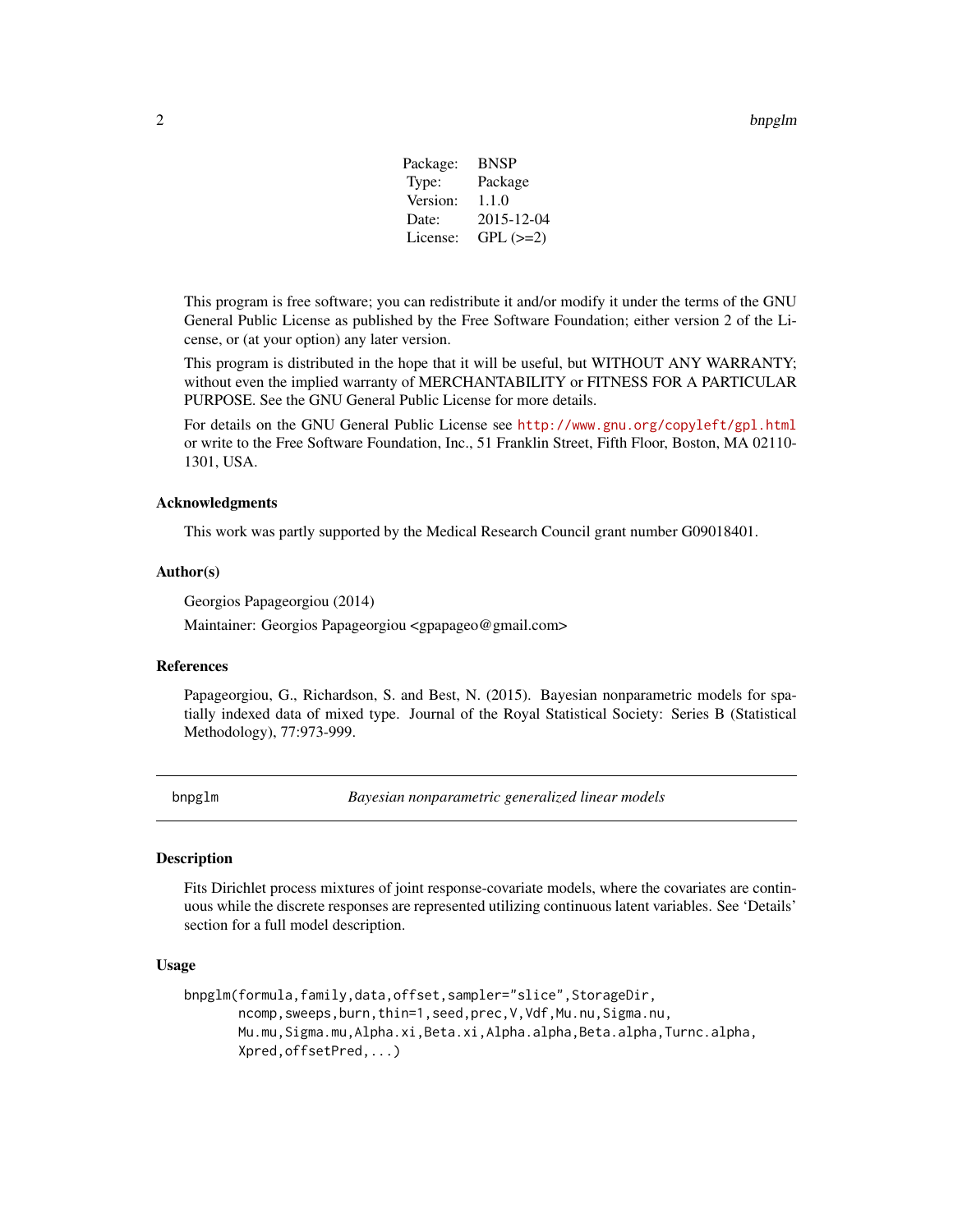#### Arguments

| formula    | a formula defining the response and the covariates e.g. $y \sim x$ .                                                                                                                                                                                                                                                                                                                                                                                                                                                                     |
|------------|------------------------------------------------------------------------------------------------------------------------------------------------------------------------------------------------------------------------------------------------------------------------------------------------------------------------------------------------------------------------------------------------------------------------------------------------------------------------------------------------------------------------------------------|
| family     | a description of the kernel of the response variable. Currently eight options<br>are supported: 1. "poisson", 2. "negative binomial", 3. "generalized poisson",<br>4. "hyper-poisson", 5. "ctpd", 6. "com-poisson", 7. "binomial" and 8. "beta<br>binomial". The first six kernels are used for count data analysis while the last<br>two are used for binomial data analysis. Kernels 3.-6. allow for both over- and<br>under-dispersion relative to the Poisson distribution. See 'Details' section for<br>some of the kernel details. |
| data       | an optional data frame, list or environment (or object coercible by 'as.data.frame'<br>to a data frame) containing the variables in the model. If not found in 'data', the<br>variables are taken from 'environment(formula)'.                                                                                                                                                                                                                                                                                                           |
| offset     | this can be used to specify an a priori known component to be included in the<br>linear predictor during fitting. This should be 'NULL' or a numeric vector of<br>length equal to the sample size. One 'offset' term can be included in the formula,<br>and if more are required, their sum should be used.                                                                                                                                                                                                                              |
| sampler    | the MCMC algorithm to be utilized. The two options are sampler="slice"<br>which implements a slice sampler (Walker, 2007; Papaspiliopoulos, 2008) and<br>sampler="truncated" which proceeds by truncating the countable mixture at<br>ncomp components (see argument ncomp).                                                                                                                                                                                                                                                             |
| StorageDir | a directory to store files with the posterior samples of models parameters and<br>other quantities of interest. If a directory is not provided, files are created in the<br>current directory and removed when the sampler completes.                                                                                                                                                                                                                                                                                                    |
| ncomp      | number of mixture components. Defines where the countable mixture of den-<br>sities [in (1) below] is truncated. Even if sampler="slice" is chosen, ncomp<br>needs to be specified as it is used in the initialization process.                                                                                                                                                                                                                                                                                                          |
| sweeps     | total number of posterior samples, including those discarded in burn-in period<br>(see argument burn) and those discarded by the thinning process (see argument<br>thin).                                                                                                                                                                                                                                                                                                                                                                |
| burn       | length of burn-in period.                                                                                                                                                                                                                                                                                                                                                                                                                                                                                                                |
| thin       | thinning parameter.                                                                                                                                                                                                                                                                                                                                                                                                                                                                                                                      |
| seed       | optional seed for the random generator.                                                                                                                                                                                                                                                                                                                                                                                                                                                                                                  |
| prec       | precision parameter. Updating the parameters of the response distribution re-<br>quires a Metropolis - Hastings step, with proposal distributions centered at cur-<br>rent values and with precision equal to this argument. It can be of length<br>one (for "poisson" and "binomial" kernels) or of length two (for "negative bi-<br>nomial", "beta binomial", "generalized-poisson", "hyper-poisson" and "com-<br>poisson" kernels) or of length three (for the "ctpd" kernel).                                                        |
| V          | optional scale matrix $V$ of the prior Wishart distribution assigned to precision<br>matrix $T_h$ . See 'Details' section.                                                                                                                                                                                                                                                                                                                                                                                                               |
| Vdf        | optional degrees of freedom Vdf of the prior Wishart distribution assigned to<br>precision matrix $T_h$ . See 'Details' section.                                                                                                                                                                                                                                                                                                                                                                                                         |
| Mu.nu      | optional prior mean $\mu_{\nu}$ of the covariance vector $\nu_h$ . See 'Details' section.                                                                                                                                                                                                                                                                                                                                                                                                                                                |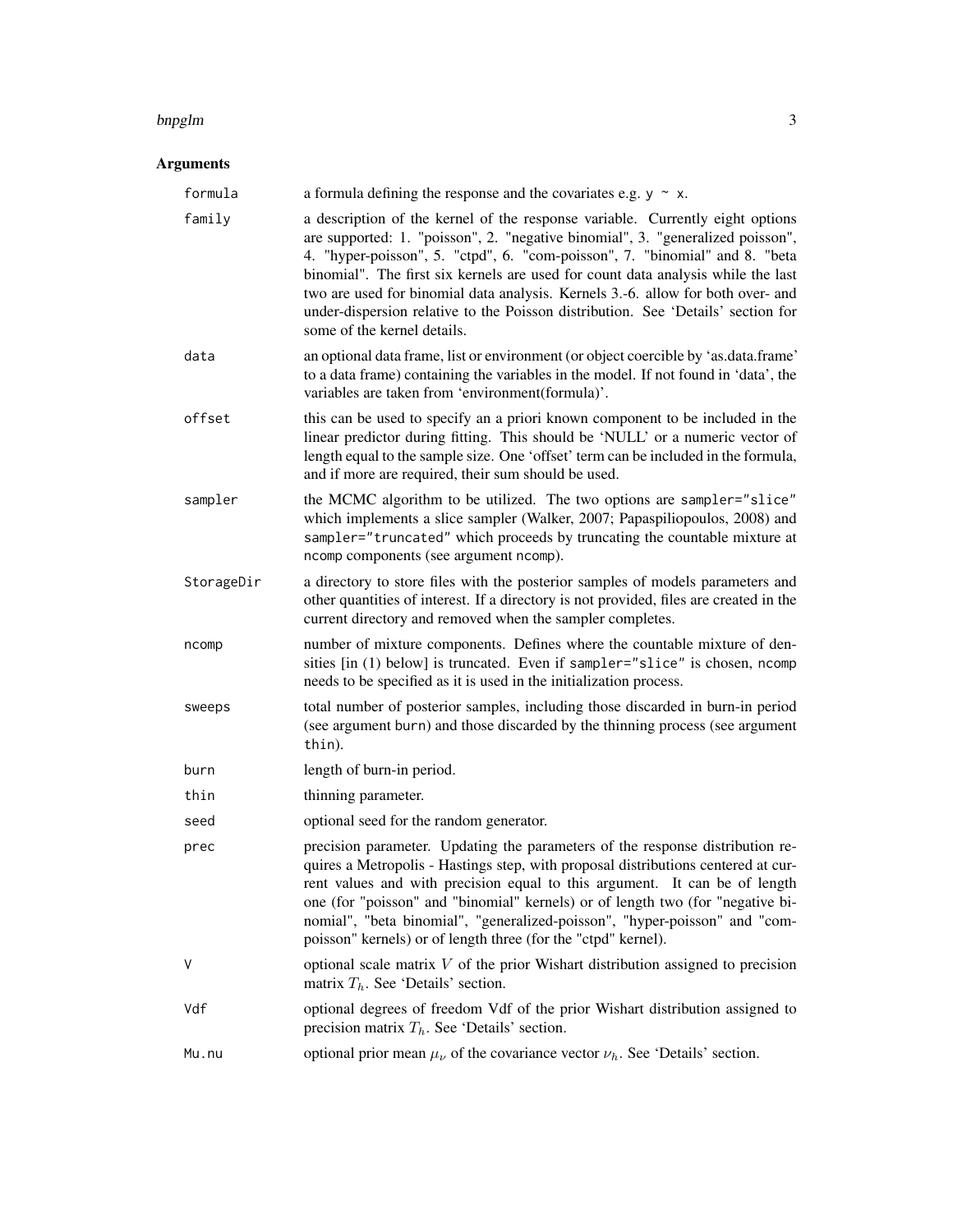| Sigma.nu | optional prior covariance matrix $\Sigma_{\nu}$ of $\nu_h$ . See 'Details' section.                                                                                                                                                                                                                                                                                                                                                                                                                                                           |
|----------|-----------------------------------------------------------------------------------------------------------------------------------------------------------------------------------------------------------------------------------------------------------------------------------------------------------------------------------------------------------------------------------------------------------------------------------------------------------------------------------------------------------------------------------------------|
| Mu.mu    | optional prior mean $\mu_{\mu}$ of the mean vector $\mu_{h}$ . See 'Details' section.                                                                                                                                                                                                                                                                                                                                                                                                                                                         |
| Sigma.mu | optional prior covariance matrix $\Sigma_{\mu}$ of $\mu_h$ . See 'Details' section.                                                                                                                                                                                                                                                                                                                                                                                                                                                           |
| Alpha.xi | an optional parameter that depends on the specified family.                                                                                                                                                                                                                                                                                                                                                                                                                                                                                   |
|          | 1. If family="poisson", this argument is parameter $\alpha_{\xi}$ of the prior of the<br>Poisson rate: $\xi \sim \text{Gamma}(\alpha_{\xi}, \beta_{\xi}).$<br>2. If family="negative binomial", this argument is a two-dimensional vec-<br>tor that includes parameters $\alpha_{1\xi}$ and $\alpha_{2\xi}$ of the priors: $\xi_1 \sim \text{Gamma}(\alpha_{1\xi}, \beta_{1\xi})$<br>and $\xi_2 \sim \text{Gamma}(\alpha_{2\xi}, \beta_{2\xi})$ , where $\xi_1$ and $\xi_2$ are the two parameters of the<br>Negative Binomial pmf.           |
|          | 3. If family="generalized-poisson", this argument is a two-dimensional<br>vector that includes parameters $\alpha_{1\xi}$ and $\alpha_{2\xi}$ of the priors: $\xi_1 \sim \text{Gamma}(\alpha_{1\xi}, \beta_{1\xi})$<br>and $\xi_2 \sim N(\alpha_{2\xi}, \beta_{2\xi})I[\xi_2 \in R_{\xi_2}]$ , where $\xi_1$ and $\xi_2$ are the two parameters<br>of the Generalized Poisson pmf. Parameter $\xi_2$ has to be in the range $R_{\xi_2}$<br>(which is automatically done during posterior sampling).                                           |
|          | 4. If family="hyper-poisson", this argument is a two-dimensional vector<br>that includes parameters $\alpha_{1\xi}$ and $\alpha_{2\xi}$ of the priors: $\xi_1 \sim \text{Gamma}(\alpha_{1\xi}, \beta_{1\xi})$<br>and $\xi_2 \sim \text{Gamma}(\alpha_{2\xi}, \beta_{2\xi})$ , where $\xi_1$ and $\xi_2$ are the two parameters of the<br>hyper Poisson pmf.                                                                                                                                                                                   |
|          | 5. If family="ctpd", this argument is a three-dimensional vector that in-<br>cludes parameters $\alpha_{1\xi}, \alpha_{2\xi}$ and $\alpha_{3\xi}$ of the priors: $\xi_i \sim \text{Gamma}(\alpha_{i\xi}, \beta_{i\xi}), i =$<br>1, 2, and $\xi_3 \sim N(\alpha_{3\xi}, \beta_{3\xi})I[\xi_3 \in R_{\xi_3}]$ , where $\xi_i, i = 1, 2, 3$ , are the three<br>parameters of the complex triparametric Pearson distribution. Parameter $\xi_3$<br>has to be in the range $R_{\xi_3}$ (which is automatically done during posterior<br>sampling). |
|          | 6. If family="com-poisson", this argument is a two-dimensional vector that<br>includes parameters $\alpha_{1\xi}$ and $\alpha_{2\xi}$ of the priors: $\xi_1 \sim \text{Gamma}(\alpha_{1\xi}, \beta_{1\xi})$ and<br>$\xi_2 \sim \text{Gamma}(\alpha_{2\xi}, \beta_{2\xi})$ , where $\xi_1$ and $\xi_2$ are the two parameters of the<br>COM-Poisson pmf.                                                                                                                                                                                       |
|          | 7. If family="binomial", this argument is parameter $\alpha_{\xi}$ of the prior of the<br>Binomial probability: $\xi \sim \text{Beta}(\alpha_{\xi}, \beta_{\xi}).$                                                                                                                                                                                                                                                                                                                                                                            |
|          | 8. If family="beta binomial", this argument is a two-dimensional vector<br>that includes parameters $\alpha_{1\xi}$ and $\alpha_{2\xi}$ of the priors: $\xi_1 \sim \text{Gamma}(\alpha_{1\xi}, \beta_{1\xi})$<br>and $\xi_2 \sim \text{Gamma}(\alpha_{2\xi}, \beta_{2\xi})$ , where $\xi_1$ and $\xi_2$ are the two parameters of the<br>Beta Binomial pmf.                                                                                                                                                                                   |
|          | See 'Details' section.                                                                                                                                                                                                                                                                                                                                                                                                                                                                                                                        |
| Beta.xi  | an optional parameter that depends on the specified family.                                                                                                                                                                                                                                                                                                                                                                                                                                                                                   |
|          | 1. If family="poisson", this argument is parameter $\beta_{\xi}$ of the prior of the<br>Poisson rate: $\xi \sim \text{Gamma}(\alpha_{\xi}, \beta_{\xi}).$<br>2. If family="negative binomial", this argument is a two-dimensional vec-<br>tor that includes parameters $\beta_{1\xi}$ and $\beta_{2\xi}$ of the priors: $\xi_1 \sim \text{Gamma}(\alpha_{1\xi}, \beta_{1\xi})$<br>and $\xi_2 \sim \text{Gamma}(\alpha_{2\xi}, \beta_{2\xi})$ , where $\xi_1$ and $\xi_2$ are the two parameters of the                                        |
|          | Negative Binomial pmf.<br>3. If family="generalized poisson" this argument is a two-dimensional                                                                                                                                                                                                                                                                                                                                                                                                                                               |

3. If family="generalized poisson", this argument is a two-dimensional vector that includes parameters  $\beta_{1\xi}$  and  $\beta_{2\xi}$  of the priors:  $\xi_1 \sim \text{Gamma}(\alpha_{1\xi}, \beta_{1\xi})$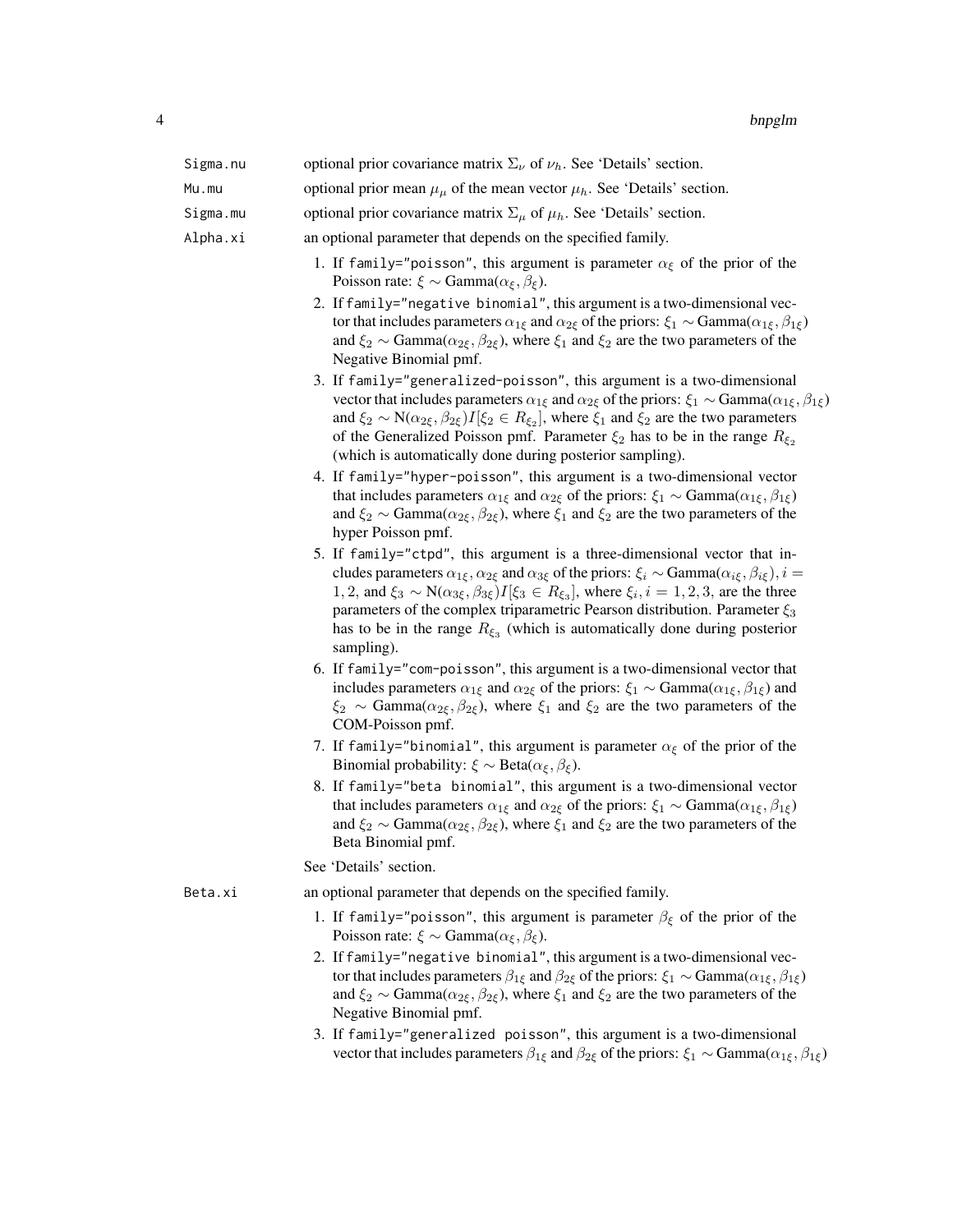and  $\xi_2 \sim \text{Normal}(\alpha_{2\xi}, \beta_{2\xi}) I[\xi_2 \in R_{\xi_2}]$ , where  $\xi_1$  and  $\xi_2$  are the two parameters of the Generalized Poisson pmf. Parameter  $\xi_2$  has to be in the range  $R_{\xi_2}$  (which is automatically done during posterior sampling). Note that  $\beta_{2\xi}$  is a standard deviation.

- 4. If family="hyper-poisson", this argument is a two-dimensional vector that includes parameters  $\beta_{1\xi}$  and  $\beta_{2\xi}$  of the priors:  $\xi_1 \sim \text{Gamma}(\alpha_{1\xi}, \beta_{1\xi})$ and  $\xi_2 \sim \text{Gamma}(\alpha_{2\xi}, \beta_{2\xi})$ , where  $\xi_1$  and  $\xi_2$  are the two parameters of the hyper Poisson pmf.
- 5. If family="ctpd", this argument is a three-dimensional vector that includes parameters  $\beta_{1\xi}$ ,  $\beta_{2\xi}$  and  $\beta_{3\xi}$  of the priors:  $\xi_i \sim \text{Gamma}(\alpha_{i\xi}, \beta_{i\xi}), i =$ 1, 2, and  $\xi_3 \sim N(\alpha_{3\xi}, \beta_{3\xi})I[\xi_3 \in R_{\xi_3}]$ , where  $\xi_i$ ,  $i = 1, 2, 3$ , are the three parameters of the complex triparametric Pearson distribution. Note that  $\beta_{3\xi}$ is a standard deviation.
- 6. If family="com-poisson", this argument is a two-dimensional vector that includes parameters  $\beta_{1\xi}$  and  $\beta_{2\xi}$  of the priors:  $\xi_1 \sim \text{Gamma}(\alpha_{1\xi}, \beta_{1\xi})$  and  $\xi_2 \sim \text{Gamma}(\alpha_{2\xi}, \beta_{2\xi})$ , where  $\xi_1$  and  $\xi_2$  are the two parameters of the COM-Poisson pmf.
- 7. If family="binomial", this argument is parameter  $\beta_{\xi}$  of the prior of the Binomial probability:  $\xi \sim \text{Beta}(\alpha_{\xi}, \beta_{\xi})$ .
- 8. If family="beta binomial", this argument is a two-dimensional vector that includes parameters  $\beta_{1\xi}$  and  $\beta_{2\xi}$  of the priors:  $\xi_1 \sim \text{Gamma}(\alpha_{1\xi}, \beta_{1\xi})$ and  $\xi_2 \sim \text{Gamma}(\alpha_{2\xi}, \beta_{2\xi})$ , where  $\xi_1$  and  $\xi_2$  are the two parameters of the Beta Binomial pmf.

See 'Details' section.

- Alpha. alpha optional shape parameter  $\alpha_{\alpha}$  of the Gamma prior assigned to the concentration parameter  $\alpha$ . See 'Details' section.
- Beta.alpha optional rate parameter  $\beta_{\alpha}$  of the Gamma prior assigned to concentration parameter  $\alpha$ . See 'Details' section.
- Turnc.alpha optional truncation point  $c_{\alpha}$  of the Gamma prior assigned to concentration parameter α. See 'Details' section.
- Xpred an optional design matrix the rows of which include the covariates x for which the conditional distribution of  $Y|x, D$  (where D denotes the data) is calculated. These are treated as 'new' covariates i.e. they do not contribute to the likelihood. The matrix shouldn't include a column of 1's.
- offsetPred the offset term associated with the new covariates Xpred. offsetPred is a vector of length equal to the rows of Xpred. If family is one of poisson or negative binomial or generalized poisson, its entries are the associated Poisson offsets. If family is one of binomial or beta binomial, its entries are the Binomial number of trials. If offsetPred is missing, it is taken to be the mean of offset, rounded to the nearest integer.

... Other options that will be ignored.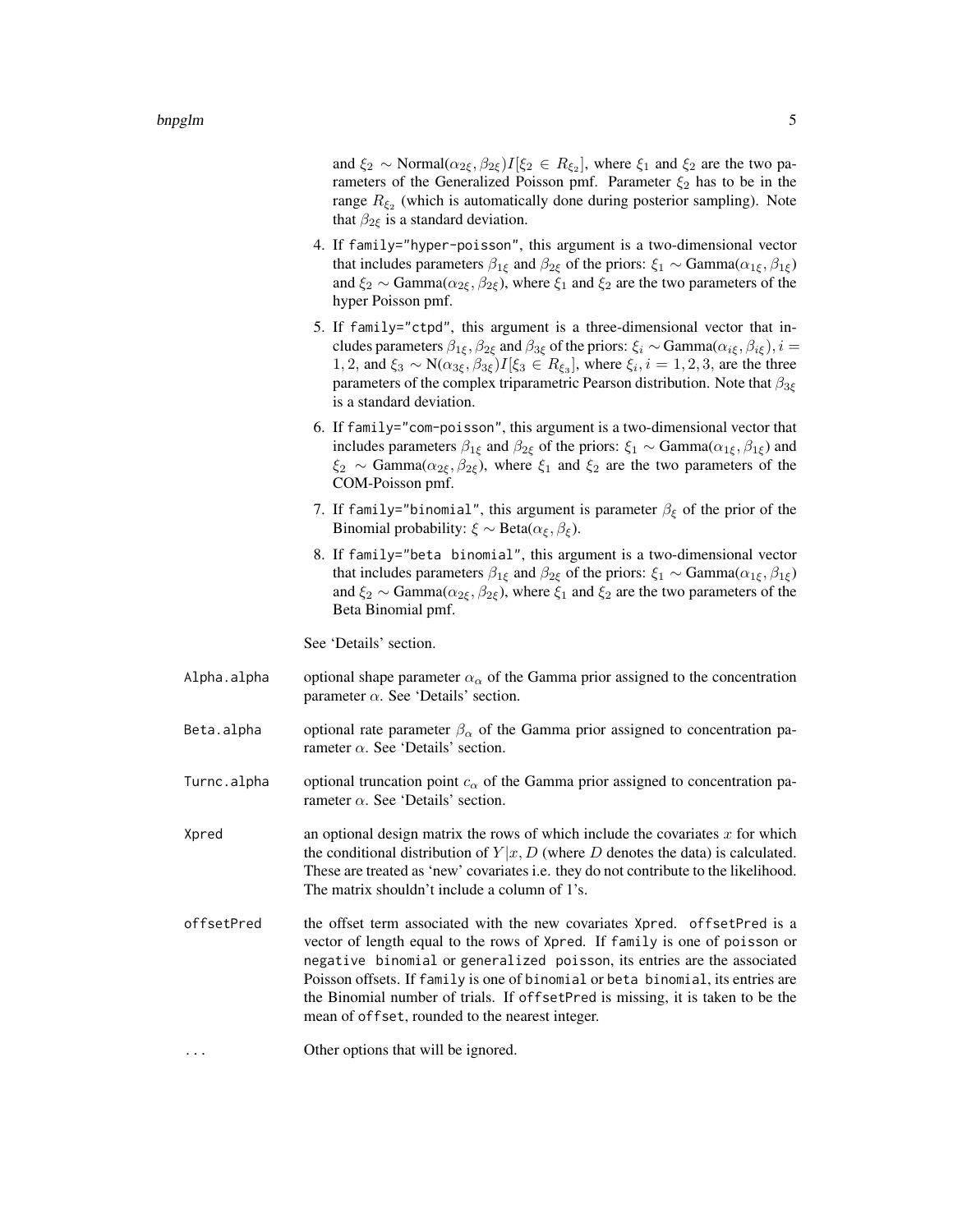#### Details

Function bnpglm returns samples from the posterior distributions of the parameters of the model:

$$
f(y_i, x_i) = \sum_{h=1}^{\infty} \pi_h f(y_i, x_i | \theta_h), \qquad (1)
$$

where  $y_i$  is a univariate discrete response,  $x_i$  is a p-dimensional vector of continuous covariates, and  $\pi_h, h \geq 1$ , are obtained according to Sethuraman's (1994) stick-breaking construction:  $\pi_1 = v_1$ , and for  $l \geq 2, \pi_l = v_l \prod_{j=1}^{l-1} (1 - v_j)$ , where  $v_k$  are iid samples  $v_k \sim$ Beta  $(1, \alpha)$ ,  $k \geq 1$ .

The discrete responses  $y_i$  are represented as discretized versions of continuous latent variables  $y_i^*$ . Observed discrete and continuous latent variables are connected by:

$$
y_i = q \iff c_{i,q-1} < y_i^* < c_{i,q}, q = 0, 1, 2, \dots
$$

where the cut-points are obtained as:  $c_{i,-1} = -\infty$ , while for  $q \ge 0$ ,  $c_{i,q} = c_q(\lambda_i) = \Phi^{-1}{F(q; \lambda_i)}$ . Here  $\Phi(.)$  is the cumulative distribution function (cdf) of a standard normal variable and  $F()$  denotes an appropriate cdf. Further, latent variables are assumed to independently follow a  $N(0, 1)$  distribution, where the mean and variance are restricted to be zero and one as they are non-identifiable by the data. Choices for  $F()$  are described next.

For counts, currently six options are supported. First,  $F(.; \lambda_i)$  can be specified as the cdf of a Poisson $(H_i \xi_h)$  variable. Here  $\lambda_i = (\xi_h, H_i)^T$ ,  $\xi_h$  denotes the Poisson rate associated with cluster h, and  $H_i$  the offset term associated with sampling unit i. Second,  $F(.; \lambda_i)$  can be specified as the negative binomial cdf, where  $\lambda_i = (\xi_{1h}, \xi_{2h}, H_i)^T$ . This option allows for overdispersion within each cluster relative to the Poisson distribution. Third,  $F(\cdot; \lambda_i)$  can be specified as the Generalized Poisson cdf, where, again,  $\lambda_i = (\xi_{1h}, \xi_{2h}, H_i)^T$ . This option allows for both overand under-dispersion within each cluster. The other three options, that also allow for both over- and under-dispersion relative to the Poisson distribution, are the Hyper Poisson (HP), COM-Poisson and the Complex Triparametric Pearson (CTP) kernels. The HP and COM-Poisson kernels have 2 parameters and the CTPD kernel has 3 parameters.

For Binomial data, currently two options are supported. First,  $F(:, \lambda_i)$  may be taken to be the cdf of a Binomial $(H_i, \xi_h)$  variable, where  $\xi_h$  denotes the success probability of cluster h and  $H_i$ the number of trials associated with sampling unit i. Second,  $F(.,\lambda_i)$  may be specified to be the beta-binomial cdf, where  $\lambda = (\xi_{1h}, \xi_{2h}, H_i)^T$ .

Details on all kernels are provided in the tables below. The first table provides the probability mass functions and the mean in the presence of an offset term (which may be taken to be one). The column 'Sample' indicates for which parameters the routine provides posterior samples. The second table provides information on the assumed priors along with the default values of the parameters of the prior distributions and it also indicates the function arguments that allow the user to alter these. Lastly, the third tables provides some details on the less frequently used kernels.

| Kernel                     | <b>PMF</b>                                                                                                                   | Offset | Mean                                                               | Sample         |
|----------------------------|------------------------------------------------------------------------------------------------------------------------------|--------|--------------------------------------------------------------------|----------------|
| Poisson                    | $\exp(-H\xi)(H\xi)^y/y!$                                                                                                     | H      | Нξ                                                                 |                |
| Negative Binomial          | $\frac{\Gamma(y+\xi_1)}{\Gamma(\xi_1)\Gamma(y+1)} \left(\frac{\xi_2}{H+\xi_2}\right) \xi_1 \left(\frac{H}{H+\xi_2}\right) y$ | Н      | $H\xi_1/\xi_2$                                                     | $\xi_1,\xi_2$  |
| <b>Generalized Poisson</b> | $\xi_1 \{\xi_1 + (\xi_2 - 1)y\}^{y-1} \xi_2^{-y} \times$                                                                     | H      | $H\xi_1$                                                           | $\xi_1,\xi_2$  |
|                            | $\exp\{-[\xi_1+(\xi_2-1)y]/\xi_2\}/y!$                                                                                       |        |                                                                    |                |
| <b>Hyper Poisson</b>       | $\frac{1}{1}F_1(1,\xi_2,\xi_3)\overline{(\xi_2)_y}$                                                                          | Н      | $H\xi_1 = \xi_3 -$                                                 | $\xi_1, \xi_2$ |
|                            |                                                                                                                              |        | $(\xi_2-1)\frac{{}_1F_1(1,\xi_2,\xi_3)-1}{{}_1F_1(1,\xi_2,\xi_3)}$ |                |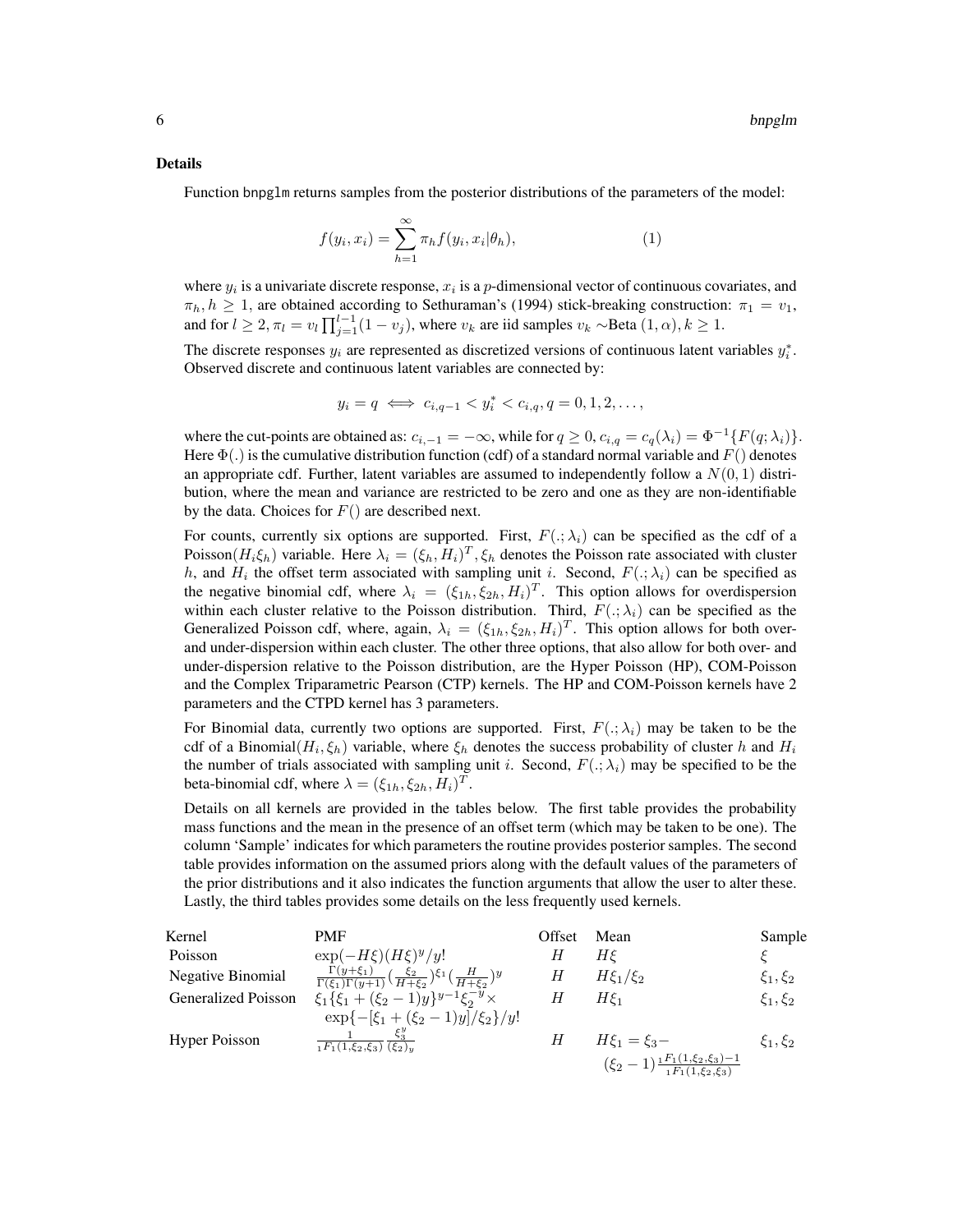| <b>CTP</b>      | • $\frac{(\xi_3+\xi_4i)_y(\xi_3-\xi_4i)_y}{(\xi_2)_y y!}$                              |   | $H\xi_1 = \frac{\xi_3^2 + \xi_4^2}{\xi_2 - 2\xi_3 - 1}$  | $\xi_1, \xi_2, \xi_3$ |
|-----------------|----------------------------------------------------------------------------------------|---|----------------------------------------------------------|-----------------------|
| COM-Poisson     | $Z(\xi_2,\xi_3)(y!)^{\xi_2}$                                                           | Н | $H\xi_1 = \xi_3 \frac{\partial \log(Z)}{\partial \xi_3}$ | $\xi_1,\xi_2$         |
| <b>Binomial</b> | $\binom{N}{y} \xi^y (1-\xi)^{N-y}$                                                     |   | N۶                                                       |                       |
| Beta Binomial   | $Be^{ta}(y+\xi_1, N-y+\xi_2)$<br>$\wedge N$<br>$Beta(\xi_1,\xi_2)$<br>$\boldsymbol{u}$ |   | $N\xi_1/(\xi_1+\xi_2)$                                   | $\xi_1,\xi_2$         |

| Kernel               | <b>Priors</b>                                                                    | <b>Default Values</b>                       |
|----------------------|----------------------------------------------------------------------------------|---------------------------------------------|
| Poisson              | $\xi \sim \text{Gamma}(\alpha_{\xi}, \beta_{\xi})$                               | Alpha.xi = 1.0, Beta.xi = $0.1$             |
| Negative Binomial    | $\xi_i \sim \text{Gamma}(\alpha_{\xi_i}, \beta_{\xi_i}), i = 1, 2$               | Alpha.xi = c(1.0,1.0), Beta.xi = c(0.1,0.1) |
| Generalized Poisson  | $\xi_1 \sim \text{Gamma}(\alpha_{\xi_1}, \beta_{\xi_1})$                         |                                             |
|                      | $\xi_2 \sim TN(\alpha_{\xi_2}, \beta_{\xi_2})$ ( $\beta_{\xi_2} \equiv$ st.dev.) | Alpha.xi = c(1.0,1.0), Beta.xi = c(0.1,1.0) |
|                      | TN: truncated normal                                                             |                                             |
| <b>Hyper Poisson</b> | $\xi_i \sim \text{Gamma}(\alpha_{\xi_i}, \beta_{\xi_i}), i = 1, 2$               | Alpha.xi = c(1.0,0.5), Beta.xi = c(0.1,0.5) |
| <b>CTP</b>           | $\xi_i \sim \text{Gamma}(\alpha_{\xi_i}, \beta_{\xi_i}), i = 1, 2$               |                                             |
|                      | $\xi_3 \sim TN(\alpha_{\xi_3}, \beta_{\xi_3})$ ( $\beta_{\xi_3} \equiv$ st.dev.) | Alpha.xi = $c(1.0, 1.0, 0.0)$               |
|                      | TN: truncated normal                                                             | Beta.xi = $c(0.1, 0.1, 100.0)$              |
| COM-Poisson          | $\xi_i \sim \text{Gamma}(\alpha_{\xi_i}, \beta_{\xi_i}), i = 1, 2$               | Alpha.xi = c(1.0,0.5), Beta.xi = c(0.1,0.5) |
| <b>Binomial</b>      | $\xi \sim \text{Beta}(\alpha_{\xi}, \beta_{\xi})$                                | Alpha.xi = $1.0$ , Beta.xi = $1.0$          |
| Beta Binomial        | $\xi_i \sim \text{Gamma}(\alpha_{\xi_i}, \beta_{\xi_i}), i = 1, 2$               | Alpha.xi = c(1.0,1.0), Beta.xi = c(0.1,0.1) |
|                      |                                                                                  |                                             |

| <b>Notes</b>                                                                            |
|-----------------------------------------------------------------------------------------|
| $\xi_1 > 0$ is the mean and $\xi_2 > 1/2$ is a dispersion parameter. When $\xi_2 = 1$ , |
| the pmf reduces to the Poisson. Parameter values $\xi_2 > 1$ suggest over-              |
| dispersion and parameter values $1/2 < \xi_2 < 1$ suggest under-dispersion              |
| relative to the Poisson.                                                                |
| $\xi_1 > 0$ is the mean and $\xi_2 > 0$ is a dispersion parameter. When $\xi_2 = 1$ ,   |
| the pmf reduces to the Poisson. When $\xi_2 > 1$ the pmf is over-dispersed              |
| and when $\xi_2$ < 1 the pmf is under-dispersed relative to the Poisson.                |
| The mean is $\xi_1$ (> 0) and the variance approximately $\xi_1/\xi_2$ , so             |
| similar comments as for the hyper Poisson hold.                                         |
| Things are a bit more complex here. See Rodriguez-Avi et al. (2004) for the details.    |
|                                                                                         |

Further, joint vectors  $(y_i^*, x_i)$  are modeled utilizing Gaussian distributions. Then, with  $\theta_h$  denoting model parameters associated with the *h*th cluster, the joint density  $f(y_i, x_i | \theta_h)$  takes the form

$$
f(y_i, x_i | \theta_h) = \int_{c_{i, y_i-1}}^{c_{i, y_i}} N_{p+1}(y_i^*, x_i | \mu_h, C_h) dy_i^*,
$$

where  $\mu_h$  and  $C_h$  denote the mean vector and covariance matrix, respectively. The joint distribution of the latent variable  $y_i^*$  and the covariates  $x_i$  is

$$
(y_i^*, x_i^T)^T |\theta_h \sim N_{p+1} \left( \begin{array}{c} 0 \\ \mu_h \end{array} \right), \quad C_h = \begin{bmatrix} 1 & \nu_h^T \\ \nu_h & \Sigma_h \end{bmatrix} \right),
$$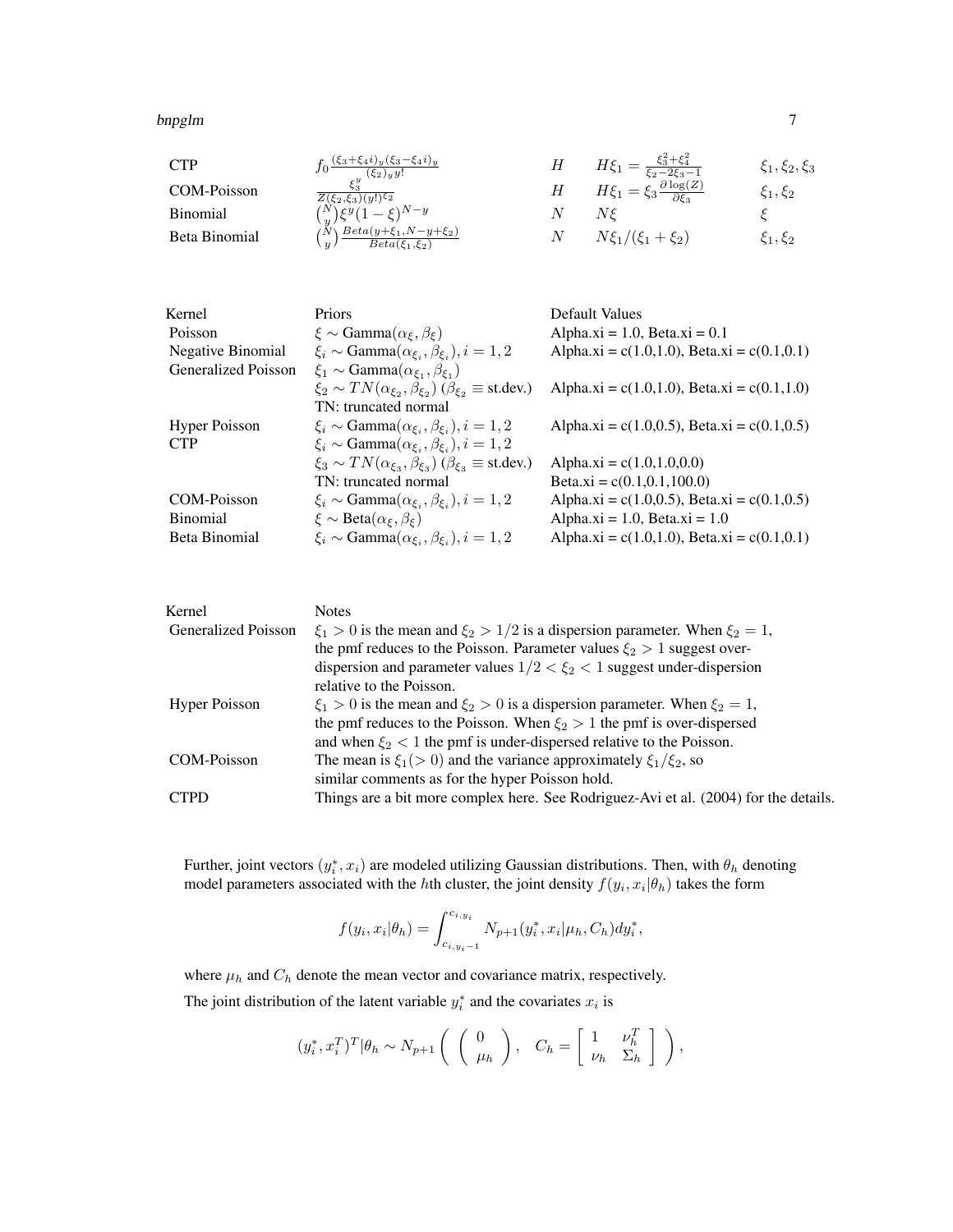where  $\nu_h$  denotes the vector of covariances  $cov(y_i^*, x_i | \theta_h)$ . Sampling from the posterior of constrained covariance matrix  $C_h$  is done using methods similar to those of McCulloch et al. (2000). Specifically, the conditional  $x_i|y_i^* \sim N_p(\mu_h + y_i^* \nu_h, B_h = \Sigma_h - \nu_h \nu_h^T)$  simplifies matters as there are no constraints on matrix  $B_h$  (other than positive definiteness). Given priors for  $B_h$  and  $\nu_h$ , it is easy to sample from their posteriors, and thus obtain samples from the posterior of  $\Sigma_h = B_h + \nu_h \nu_h^T$ .

*Specification of the prior distributions:*

- 1. Define  $T_h = B_h^{-1} = (\Sigma_h \nu_h \nu_h^T)^{-1}, h \ge 1$ . We specify that a priori  $T_h \sim \text{Wishart}_p(V, \text{Vdf})$ , where V is a  $p \times p$  scale matrix and Vdf is a scalar degrees of freedom parameter. Default values are:  $V = I_p/p$  and Vdf= p, however, these can be changed using arguments V and Vdf.
- 2. The assumed prior for  $\nu_h$  is  $N_p(\mu_v, \Sigma_v)$ ,  $h \geq 1$ , with default values  $\mu_v = 0$  and  $\Sigma_v = I_p$ . Arguments Mu.nu and Sigma.nu allow the user to change the default values.
- 3. A priori  $\mu_h \sim N_p(\mu_\mu, \Sigma_\mu), h \ge 1$ . Here the default values are  $\mu_\mu = \bar{x}$  where  $\bar{x}$  denotes the sample mean of the covariates, and  $\Sigma_{\mu} = D$  where D denotes a diagonal matrix with diagonal elements equal to the square of the observed range of the covariates. Arguments Mu.mu and Sigma.mu allow the user to change the default values.
- 4. For count data, with family="poisson", a priori we take  $\xi_h \sim \text{Gamma}(\alpha_{\xi}, \beta_{\xi}), h \geq 1$ . The default values are  $\alpha_{\xi} = 1.0, \beta_{\xi} = 0.1$ , that define a Gamma distribution with mean  $\alpha_{\xi}/\beta_{\xi} = 10$  and variance  $\alpha_{\xi}/\beta_{\xi}^2 = 100$ . Defaults can be altered using arguments Alpha.xi and Beta.xi.

For count data with family="negative binomial" a priori we take  $\xi_{jh} \sim \text{Gamma}(\alpha_{j\xi}, \beta_{j\xi}),$  $j = 1, 2, h \ge 1$ . The default values are  $\alpha_{j\xi} = 1.0, \beta_{j\xi} = 0.1, j = 1, 2$ . Default values for  $\{\alpha_{i\xi} : j = 1, 2\}$  can be altered using argument Alpha.xi, and default values for  $\{\beta_{i\xi} : j = 1\}$ 1, 2} can be altered using argument Beta.xi.

For count data with family="generalized poisson", a priori we take  $\xi_{1h} \sim \text{Gamma}(\alpha_{1\xi}, \beta_{1\xi})$ , and  $\xi_{2h} \sim \text{Normal}(\alpha_{2\xi}, \beta_{2\xi}) I[\xi_{2h} \in R_{\xi_2}]$ . The default values are  $\alpha_{j\xi} = 1.0, j = 1, 2$  and  $\beta_{1\xi} = 0.1, \beta_{2\xi} = 1.0$ . Default values for  $\{\alpha_{j\xi} : j = 1, 2\}$  can be altered using argument Alpha.xi, and default values for  $\{\beta_{j\xi} : j = 1, 2\}$  can be altered using argument Beta.xi.

For count data with family="hyper-poisson" a priori we take  $\xi_{jh} \sim \text{Gamma}(\alpha_{j\xi}, \beta_{j\xi}),$  $j = 1, 2, h \ge 1$ . The default values are  $\alpha_{1\xi} = 1.0, \alpha_{2\xi} = 0.5$  and  $\beta_{1\xi} = 0.1, \beta_{2\xi} = 0.5$ . Default values for  $\{\alpha_{j\xi} : j = 1, 2\}$  can be altered using argument Alpha.xi, and default values for  $\{\beta_{j\xi} : j = 1, 2\}$  can be altered using argument Beta.xi.

For count data with family="ctpd", a priori we take  $\xi_{1h} \sim \text{Gamma}(\alpha_{1\xi}, \beta_{1\xi}), \xi_{2h} \sim \text{Gamma}(\alpha_{2\xi}, \beta_{2\xi})$ and  $\xi_{3h} \sim \text{Normal}(\alpha_{3\xi}, \beta_{3\xi}) I[\xi_{3h} \in R_{\xi_3}]$ . The default values are  $\alpha_{1\xi} = 1.0, \alpha_{2\xi} = 1.0, \alpha_{3\xi} = 1.0$ 0.0 and  $\beta_{1\xi} = 0.1, \beta_{2\xi} = 0.1, \beta_{3\xi} = 100.0$ . Default values for  $\{\alpha_{j\xi} : j = 1, 2\}$  can be altered using argument Alpha.xi, and default values for  $\{\beta_{j\xi} : j = 1, 2\}$  can be altered using argument Beta.xi.

For count data with family="com-poisson" a priori we take  $\xi_{jh} \sim \text{Gamma}(\alpha_{j\xi}, \beta_{j\xi}), j =$  $1, 2, h \geq 1$ . The default values are  $\alpha_{1\xi} = 1.0$ ,  $\alpha_{2\xi} = 0.5$  and  $\beta_{1\xi} = 0.1$ ,  $\beta_{2\xi} = 0.5$ . Default values for  $\{\alpha_{j\xi} : j = 1, 2\}$  can be altered using argument Alpha.xi, and default values for  $\{\beta_{j\xi} : j = 1, 2\}$  can be altered using argument Beta.xi.

For binomial data, with family="binomial", a priori we take  $\xi_h \sim \text{Beta}(\alpha_{\xi}, \beta_{\xi}), h \ge 1$ . The default values are  $\alpha_{\xi} = 1.0, \beta_{\xi} = 1.0$ , that define a uniform distribution. Defaults can be altered using arguments Alpha.xi and Beta.xi.

For binomial data with family="beta binomial", a priori we take  $\xi_{jh} \sim \text{Gamma}(\alpha_{j\xi}, \beta_{j\xi}),$  $j = 1, 2, h \ge 1$ . The default values are  $\alpha_{j\xi} = 1.0, \beta_{j\xi} = 0.1$ . Default values for  $\{\alpha_{j\xi} : j = 1\}$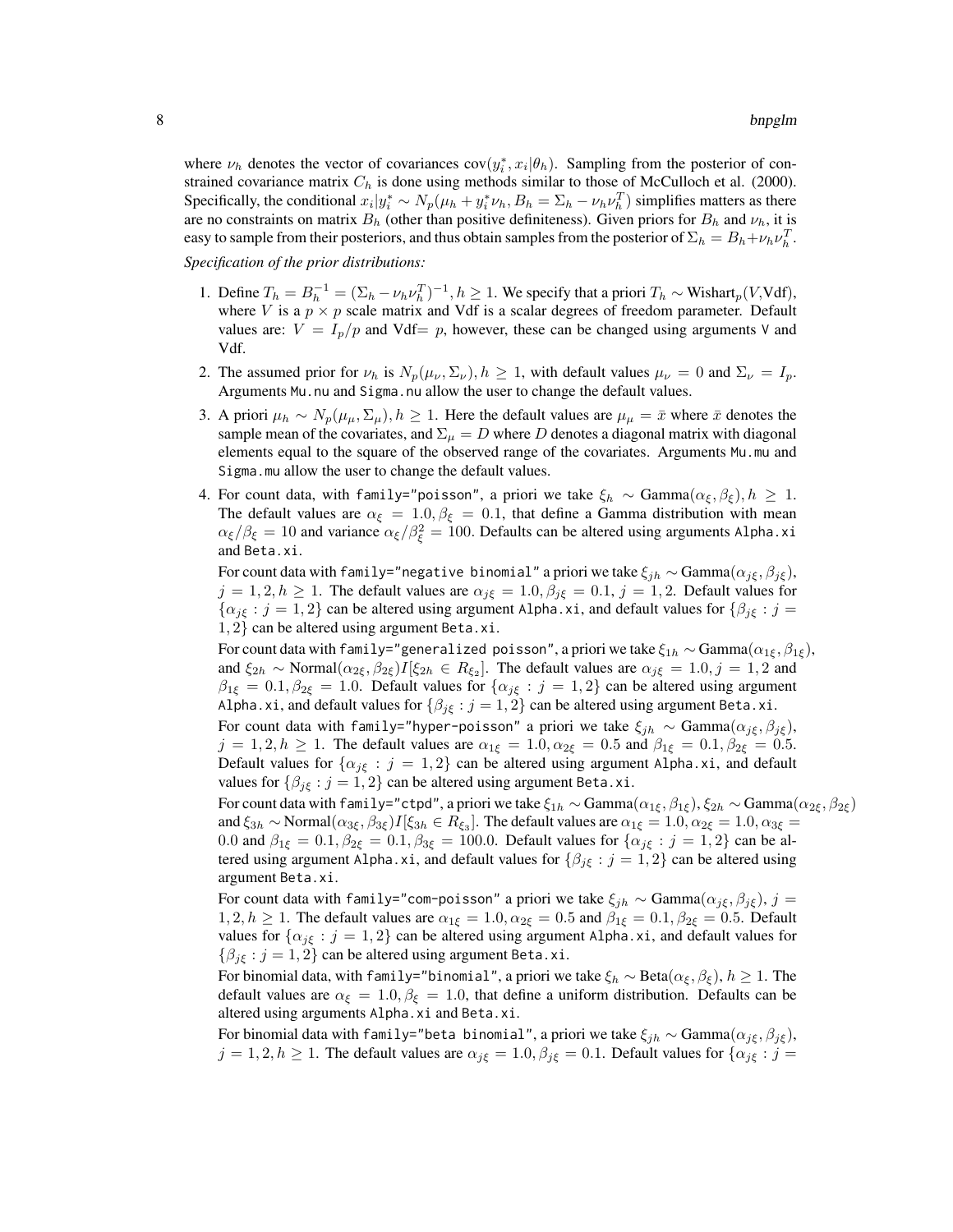1, 2} can be altered using argument Alpha.xi, and default values for  $\{\beta_{j\xi} : j = 1, 2\}$  can be altered using argument Beta.xi.

5. The concentration parameter  $\alpha$  is assigned a Gamma $(\alpha_{\alpha}, \beta_{\alpha})$  prior over the range  $(c_{\alpha}, \infty)$ , that is,  $f(\alpha) \propto \alpha^{\alpha_{\alpha}-1} \exp\{-\alpha \beta_{\alpha}\} I[\alpha > c_{\alpha}]$ , where  $I[\cdot]$  is the indicator function. The default values are  $\alpha_{\alpha} = 2.0$ ,  $\beta_{\alpha} = 4.0$ , and  $c_{\alpha} = 0.25$ . Users can alter the default using using arguments Alpha.alpha, Beta.alpha and Turnc.alpha.

#### Value

Function bnpglm returns the following:

| call    | the matched call.                                                                                                                                                                                                                           |
|---------|---------------------------------------------------------------------------------------------------------------------------------------------------------------------------------------------------------------------------------------------|
| seed    | the seed that was used (in case replication of the results is needed).                                                                                                                                                                      |
| meanReg | if Xpred is specified, the function returns the posterior mean of the expectation<br>of the response given each new covariate $x$ .                                                                                                         |
| modeReg | if Xpred is specified, the function returns the posterior mean of the conditional<br>mode of the response given each new covariate $x$ .                                                                                                    |
| Q05Reg  | if Xpred is specified, the function returns the posterior mean of the conditional<br>5% quantile of the response given each new covariate $x$ .                                                                                             |
| Q10Reg  | if Xpred is specified, the function returns the posterior mean of the conditional<br>10% quantile of the response given each new covariate $x$ .                                                                                            |
| Q15Reg  | if Xpred is specified, the function returns the posterior mean of the conditional<br>15% quantile of the response given each new covariate $x$ .                                                                                            |
| Q20Reg  | if Xpred is specified, the function returns the posterior mean of the conditional<br>20% quantile of the response given each new covariate $x$ .                                                                                            |
| Q25Reg  | if Xpred is specified, the function returns the posterior mean of the conditional<br>25% quantile of the response given each new covariate $x$ .                                                                                            |
| Q50Reg  | if Xpred is specified, the function returns the posterior mean of the conditional<br>50% quantile of the response given each new covariate $x$ .                                                                                            |
| Q75Reg  | if Xpred is specified, the function returns the posterior mean of the conditional<br>75% quantile of the response given each new covariate $x$ .                                                                                            |
| Q80Reg  | if Xpred is specified, the function returns the posterior mean of the conditional<br>80% quantile of the response given each new covariate $x$ .                                                                                            |
| Q85Reg  | if Xpred is specified, the function returns the posterior mean of the conditional<br>85% quantile of the response given each new covariate $x$ .                                                                                            |
| Q90Reg  | if Xpred is specified, the function returns the posterior mean of the conditional<br>90% quantile of the response given each new covariate $x$ .                                                                                            |
| Q95Reg  | if Xpred is specified, the function returns the posterior mean of the conditional<br>95% quantile of the response given each new covariate $x$ .                                                                                            |
| denReg  | if Xpred is specified, the function returns the posterior mean conditional density<br>of the response given each new covariate $x$ . Results are presented in a matrix<br>the rows of which correspond to the different $xs$ .              |
| denVar  | if Xpred is specified, the function returns the posterior variance of the condi-<br>tional density of the response given each new covariate $x$ . Results are presented<br>in a matrix the rows of which correspond to the different $xs$ . |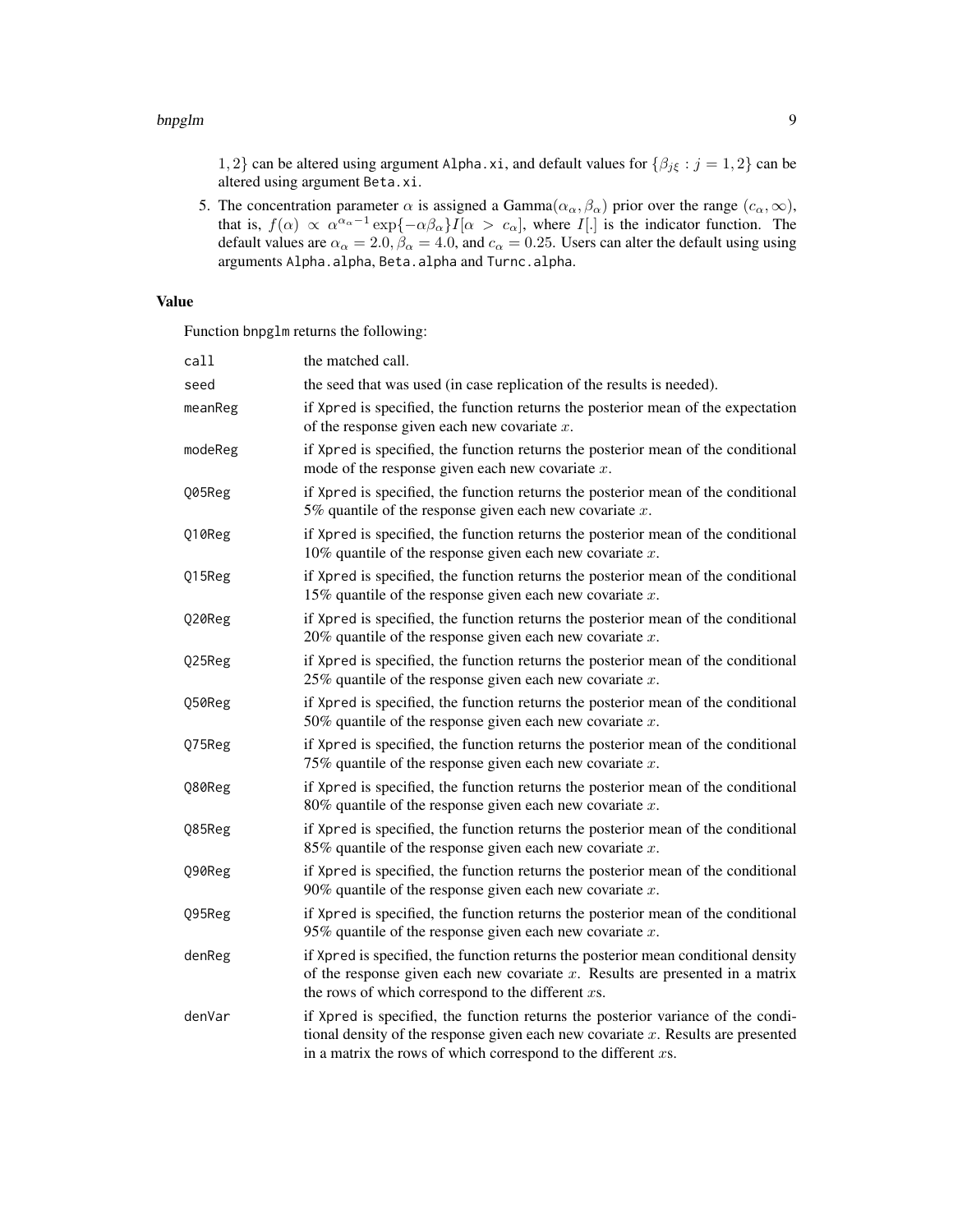Further, function bnpglm creates files where the posterior samples are written. These files are (with all file names preceded by 'BNSP.'):

- alpha.txt this file contains samples from the posterior of the concentration parameters  $\alpha$ . The file is arranged in (sweeps-burn)/thin lines and one column, each line including one posterior sample. compAlloc.txt this file contains the allocations or configurations obtained at each iteration of the sampler. It consists of (sweeps-burn)/thin lines, that represent the posterior samples, and  $n$  columns, that represent the sampling units. Entries in this file range from 0 to  $ncomp - 1$ .
- MeanReg.txt this file contains the conditional means of the response y given covariates x obtained at each iteration of the sampler. The rows represent the (sweeps-burn)/thin posterior samples. The columns represent the various covariate values  $x$  for which the means are obtained.
- muh.txt this file contains samples from the posteriors of the  $p$ -dimensional mean vectors  $\mu_h$ ,  $h = 1, 2, \ldots$ , *ncomp*. The file is arranged in ((sweeps-burn)/thin)\*ncomp lines and p columns. In more detail, each sweep creates ncomp lines representing samples  $\mu_h^{(sw)}$  $h_h^{(sw)}$ ,  $h = 1, \ldots, ncomp$ , where superscript sw represents a particular sweep. The elements of  $\mu_h^{(sw)}$  $h_h^{(sw)}$  are written in the columns of the file.
- nmembers.txt this file contains (sweeps-burn)/thin lines and ncomp columns, where the lines represent posterior samples while the columns represent the components or clusters. The entries represent the number of sampling units allocated to the components.
- nuh.txt this file contains samples from the posteriors of the  $p$ -dimensional covariance vectors  $\nu_h$ ,  $h = 1, 2, \ldots, ncomp$ . The file is arranged in ((sweeps-burn)/thin)\*ncomp lines and  $p$  columns. In more detail, each sweep creates ncomp lines representing samples  $\nu_h^{(sw)}$  $h_h^{(sw)}$ ,  $h = 1, \ldots, ncomp$ , where superscript sw represents a particular sweep. The elements of  $\nu_h^{(sw)}$  $h^{(sw)}$  are written in the columns of the file.
- Q05Reg.txt this file contains the 5% conditional quantile of the response y given covariates x obtained at each iteration of the sampler. The rows represent the (sweeps-burn)/thin posterior samples. The columns represent the various covariate values  $x$  for which the quantiles are obtained.
- Q10Reg.txt this file contains the 10% conditional quantile of the response y given covariates  $x$  obtained at each iteration of the sampler. The rows represent the (sweeps-burn)/thin posterior samples. The columns represent the various covariate values  $x$  for which the quantiles are obtained.
- Q15Reg.txt this file contains the 15% conditional quantile of the response y given covariates  $x$  obtained at each iteration of the sampler. The rows represent the (sweeps-burn)/thin posterior samples. The columns represent the various covariate values  $x$  for which the quantiles are obtained.
- 020Reg.txt this file contains the 20% conditional quantile of the response  $\gamma$  given covariates  $x$  obtained at each iteration of the sampler. The rows represent the (sweeps-burn)/thin posterior samples. The columns represent the various covariate values  $x$  for which the quantiles are obtained.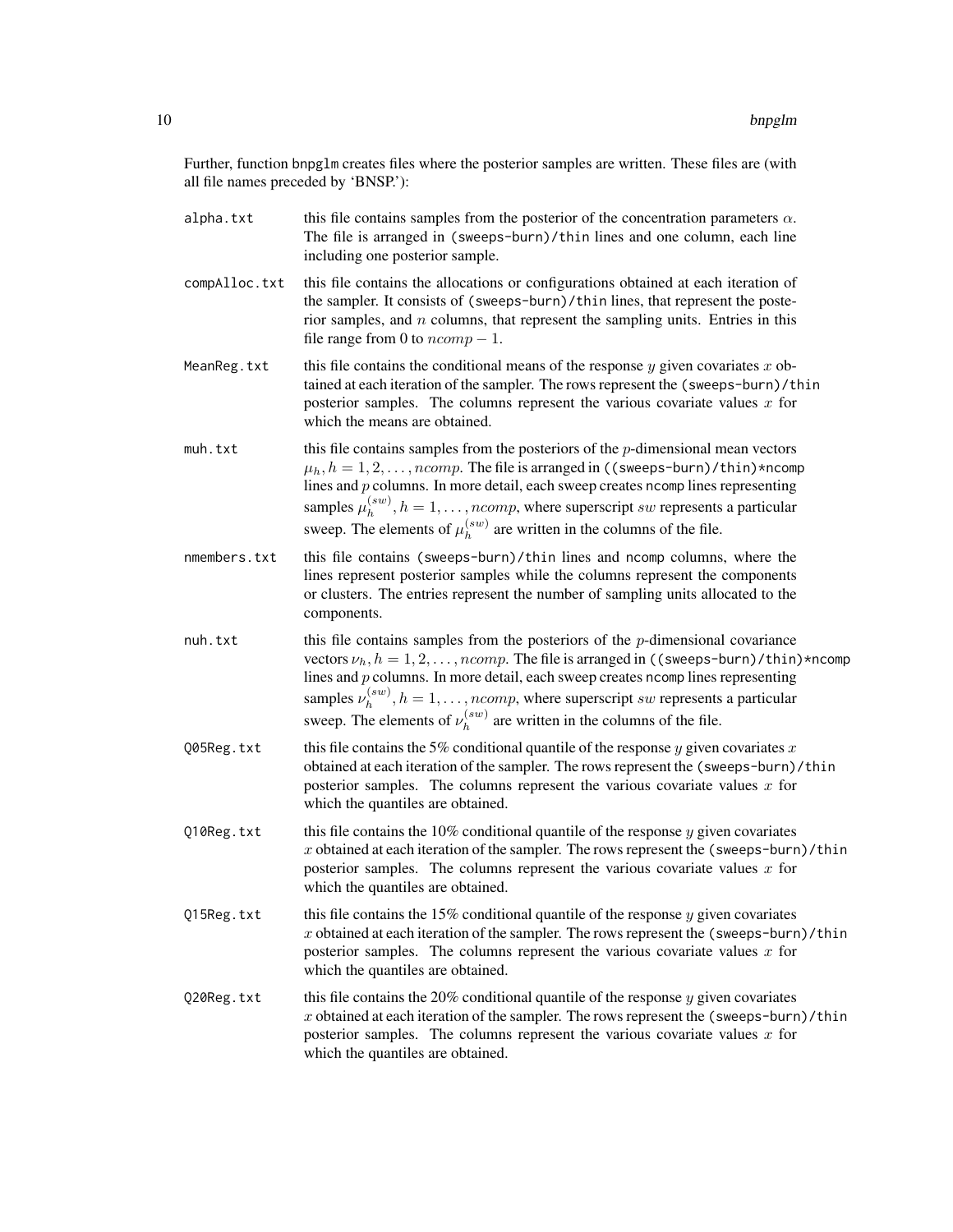| Q25Reg.txt  | this file contains the $25\%$ conditional quantile of the response y given covariates<br>$x$ obtained at each iteration of the sampler. The rows represent the (sweeps-burn)/thin<br>posterior samples. The columns represent the various covariate values $x$ for<br>which the quantiles are obtained.                                                                                                                                                                                                                                                                                                                                                                                                                              |
|-------------|--------------------------------------------------------------------------------------------------------------------------------------------------------------------------------------------------------------------------------------------------------------------------------------------------------------------------------------------------------------------------------------------------------------------------------------------------------------------------------------------------------------------------------------------------------------------------------------------------------------------------------------------------------------------------------------------------------------------------------------|
| Q50Reg.txt  | this file contains the 50% conditional quantile of the response $y$ given covariates<br>$x$ obtained at each iteration of the sampler. The rows represent the (sweeps-burn)/thin<br>posterior samples. The columns represent the various covariate values $x$ for<br>which the quantiles are obtained.                                                                                                                                                                                                                                                                                                                                                                                                                               |
| Q75Reg.txt  | this file contains the $75\%$ conditional quantile of the response y given covariates<br>$x$ obtained at each iteration of the sampler. The rows represent the (sweeps-burn)/thin<br>posterior samples. The columns represent the various covariate values $x$ for<br>which the quantiles are obtained.                                                                                                                                                                                                                                                                                                                                                                                                                              |
| Q80Reg.txt  | this file contains the $80\%$ conditional quantile of the response y given covariates<br>$x$ obtained at each iteration of the sampler. The rows represent the (sweeps-burn)/thin<br>posterior samples. The columns represent the various covariate values $x$ for<br>which the quantiles are obtained.                                                                                                                                                                                                                                                                                                                                                                                                                              |
| Q85Reg.txt  | this file contains the $85\%$ conditional quantile of the response y given covariates<br>$x$ obtained at each iteration of the sampler. The rows represent the (sweeps-burn)/thin<br>posterior samples. The columns represent the various covariate values $x$ for<br>which the quantiles are obtained.                                                                                                                                                                                                                                                                                                                                                                                                                              |
| Q90Reg.txt  | this file contains the $90\%$ conditional quantile of the response $y$ given covariates<br>$x$ obtained at each iteration of the sampler. The rows represent the (sweeps-burn)/thin<br>posterior samples. The columns represent the various covariate values $x$ for<br>which the quantiles are obtained.                                                                                                                                                                                                                                                                                                                                                                                                                            |
| Q95Reg.txt  | this file contains the 95% conditional quantile of the response $y$ given covariates<br>$x$ obtained at each iteration of the sampler. The rows represent the (sweeps-burn)/thin<br>posterior samples. The columns represent the various covariate values $x$ for<br>which the quantiles are obtained.                                                                                                                                                                                                                                                                                                                                                                                                                               |
| Sigmah.txt  | this file contains samples from the posteriors of the $p \times p$ covariance matrices<br>$\Sigma_h$ , $h = 1, 2, \ldots$ , <i>ncomp</i> . The file is arranged in ((sweeps-burn)/thin)*ncomp<br>lines and $p2$ columns. In more detail, each sweep creates noomp lines repre-<br>senting samples $\Sigma_h^{(sw)}$ , $h = 1, , ncomp$ , where superscript sw represents a<br>particular sweep. The elements of $\Sigma_h^{(sw)}$ are written in the columns of the file:<br>the entries in the first $p$ columns of the file are those in the first column (or row)<br>of $\Sigma_h^{(sw)}$ , while the entries in the last p columns of the file are those in the last<br>column (or row) of $\Sigma_h^{(sw)}$ .                   |
| SigmahI.txt | this file contains samples from the posteriors of the $p \times p$ precision matrices<br>$\Sigma_h^{-1}, h = 1, 2, \ldots, ncomp$ . The file is arranged in ((sweeps-burn)/thin)*ncomp<br>lines and $p2$ columns. In more detail, each sweep creates noomp lines represent-<br>ing samples $(\Sigma_h^{-1})^{(sw)}$ , $h = 1, , ncomp$ , where superscript sw represents a particular sweep. The elements of $(\Sigma_h^{-1})^{(sw)}$ are written in the columns of the<br>file: the entries in the first $p$ columns of the file are those in the first column (or<br>row) of $(\Sigma_h^{-1})^{(sw)}$ , while the entries in the last p columns of the file are those in<br>the last column (or row) of $(\Sigma_h^{-1})^{(sw)}$ . |
| Th.txt      | this file contains samples from the posteriors of the $p \times p$ precision matrices<br>$T_h, h = 1, 2, \ldots, ncomp$ . The file is arranged in ((sweeps-burn)/thin)*ncomp                                                                                                                                                                                                                                                                                                                                                                                                                                                                                                                                                         |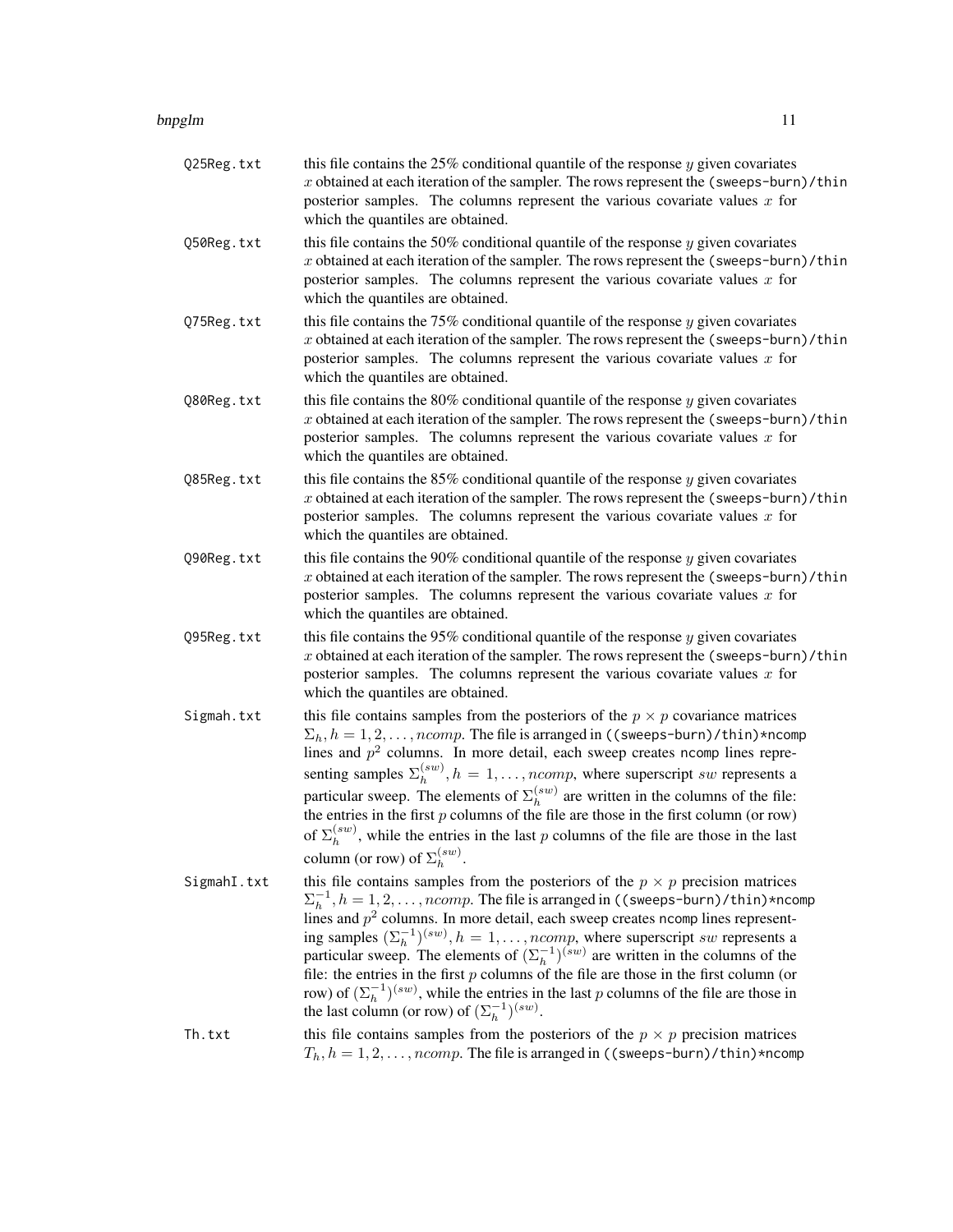|             | lines and $p2$ columns. In more detail, each sweep creates ncomp lines repre-                                                                                                                                                                                                                                                                                                                                                             |
|-------------|-------------------------------------------------------------------------------------------------------------------------------------------------------------------------------------------------------------------------------------------------------------------------------------------------------------------------------------------------------------------------------------------------------------------------------------------|
|             | senting samples $T_h^{(sw)}$ , $h = 1, \ldots, ncomp$ , where superscript sw represents a                                                                                                                                                                                                                                                                                                                                                 |
|             | particular sweep. The elements of $T_b^{(sw)}$ are written in the columns of the file:<br>the entries in the first $p$ columns of the file are those in the first column (or row)<br>of $T_h^{(sw)}$ , while the entries in the last p columns of the file are those in the last<br>column (or row) of $T_k^{(sw)}$ .                                                                                                                     |
| xih.txt     | this file contains samples from the posteriors of parameters $\xi_h$ , $h = 1, 2, \dots, ncomp$ .<br>The file is arranged in $((\text{sweeps-burn})/\text{thin})$ *ncomp lines and one or two<br>columns, depending on the number of parameters in the selected $F(.; \lambda)$ . Sweeps<br>write in the file ncomp lines representing samples $\xi_h^{(sw)}$ , $h = 1, , ncomp$ ,<br>where superscript sw represents a particular sweep. |
| Updated.txt | this file contains (sweeps-burn)/thin lines with the number of components<br>updated at each iteration of the sampler.                                                                                                                                                                                                                                                                                                                    |

#### Author(s)

Georgios Papageorgiou <gpapageo@gmail.com>

#### References

Consul, P. C. & Famoye, G. C. (1992). Generalized Poisson regression model. Communications in Statistics - Theory and Methods, 1992, 89-109.

McCulloch, R. E., Polson, N. G., & Rossi, P. E. (2000). A Bayesian analysis of the multinomial probit model with fully identified parameters. Journal of Econometrics, 99(1), 173-193.

Papageorgiou, G., Richardson, S. and Best, N. (2014). Bayesian nonparametric models for spatially indexed data of mixed type.

Papaspiliopoulos, O. (2008). A note on posterior sampling from Dirichlet mixture models. Technical report, University of Warwick.

Rodriguez-Avi, J., Conde-Sanchez, A., Saez-Castillo, A. J., & Olmo-Jimenez, M. J. (2004). A triparametric discrete distribution with complex parameters. Statistical Papers, 45(1), 81-95.

Saez-Castillo, A. & Conde-Sanchez, A. (2013). A hyper-poisson regression model for overdispersed and underdispersed count data. Computational Statistics & Data Analysis, 61, 148-157.

Sellers, K. F. & Shmueli, G. (2010). A flexible regression model for count data. Annals of Applied Statistics, 4(2), 943-961.

Sethuraman, J. (1994). A constructive definition of Dirichlet priors. Statistica Sinica, 4, 639-650.

Shmueli, G., Minka, T. P., Kadane, J. B., Borle, S., & Boatwright, P. (2005). A useful distribution for fitting discrete data: revival of the conwaymaxwellpoisson distribution. Journal of the Royal Statistical Society: Series C (Applied Statistics), 54(1), 127-142.

Walker, S. G. (2007). Sampling the Dirichlet mixture model with slices. Communications in Statistics Simulation and Computation, 36(1), 45-54.

#### Examples

# Bayesian nonparametric GLM with Binomial response Y and one predictor X data(simD)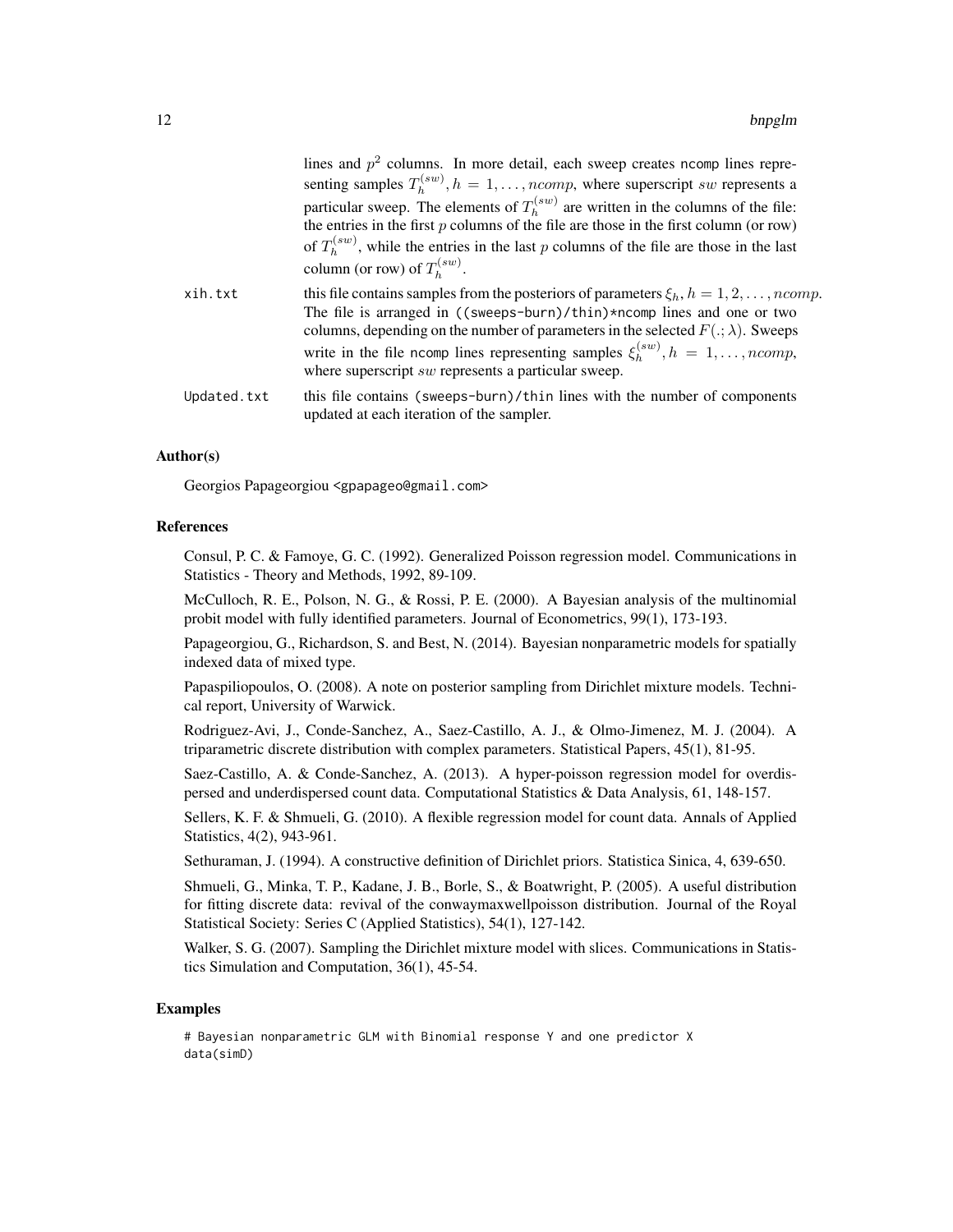#### <span id="page-12-0"></span>dnorm.pois 13

```
pred<-seq(with(simD,min(X))+0.1,with(simD,max(X))-0.1,length.out=30)
npred<-length(pred)
# fit1 and fit2 define the same model but with different numbers of
# components and posterior samples. They both use a slice sampler
# and parameter prec=200 achieves optimal acceptance rate, about 22%.
fit1 <- bnpglm(cbind(Y,(E-Y))~X, family="binomial", data=simD, ncomp=30, sweeps=150,
            burn=100, sampler="slice", prec=c(200), Xpred=pred, offsetPred=rep(30,npred))
fit2 <- bnpglm(cbind(Y,(E-Y))~X, family="binomial", data=simD, ncomp=50, sweeps=5000,
            burn=1000, sampler="slice", prec=c(200), Xpred=pred, offsetPred=rep(30,npred))
plot(with(simD,X),with(simD,Y)/with(simD,E))
lines(pred,fit2$medianReg,col=3,lwd=2)
```
dnorm.pois *Bivariate Normal-Poisson distribution*

#### **Description**

Normal-Poisson probability density function.

#### Usage

dnorm.pois(x,y,mu,Sigma,rate,E)

#### Arguments

| X        | Real valued sample from a univariate Normal distribution.     |
|----------|---------------------------------------------------------------|
| <b>y</b> | Integer valued sample from a univariate Poisson distribution. |
| mu       | Two-dimentional vector with means, denoted as $\mu$ below.    |
| Sigma    | Two-by-two covariance matrix, denoted as $\Sigma$ below.      |
| rate     | Mean of the Poisson variable, denoted as $\lambda$ below.     |
| F        | Offset term, denoted as $E$ below.                            |

#### Value

Function dnorm.pois returns the joint probability density function of correlated Normal and Poisson random variables

$$
f(x,y|\theta) = \int_{c_{y-1}}^{c_y} N(x,y^*|\mu,\Sigma) dy^*,
$$

where  $y^*$  denotes a continuous random variable that determines the count according to the rule

$$
Y = y \iff c_{y-1} < y^* < c_y.
$$

Cut-points  $c_y$  are defined by

$$
c_y = \Phi^{-1}(F(y; E\lambda)),
$$

where  $\Phi()$  is the Normal cdf, F() the Poisson cdf, E denotes an offset term and  $\lambda$  is the mean of the Poisson. Further,  $\mu$  and  $\Sigma$  denote the mean vector and covariance matrix of  $(x, y^*)$ .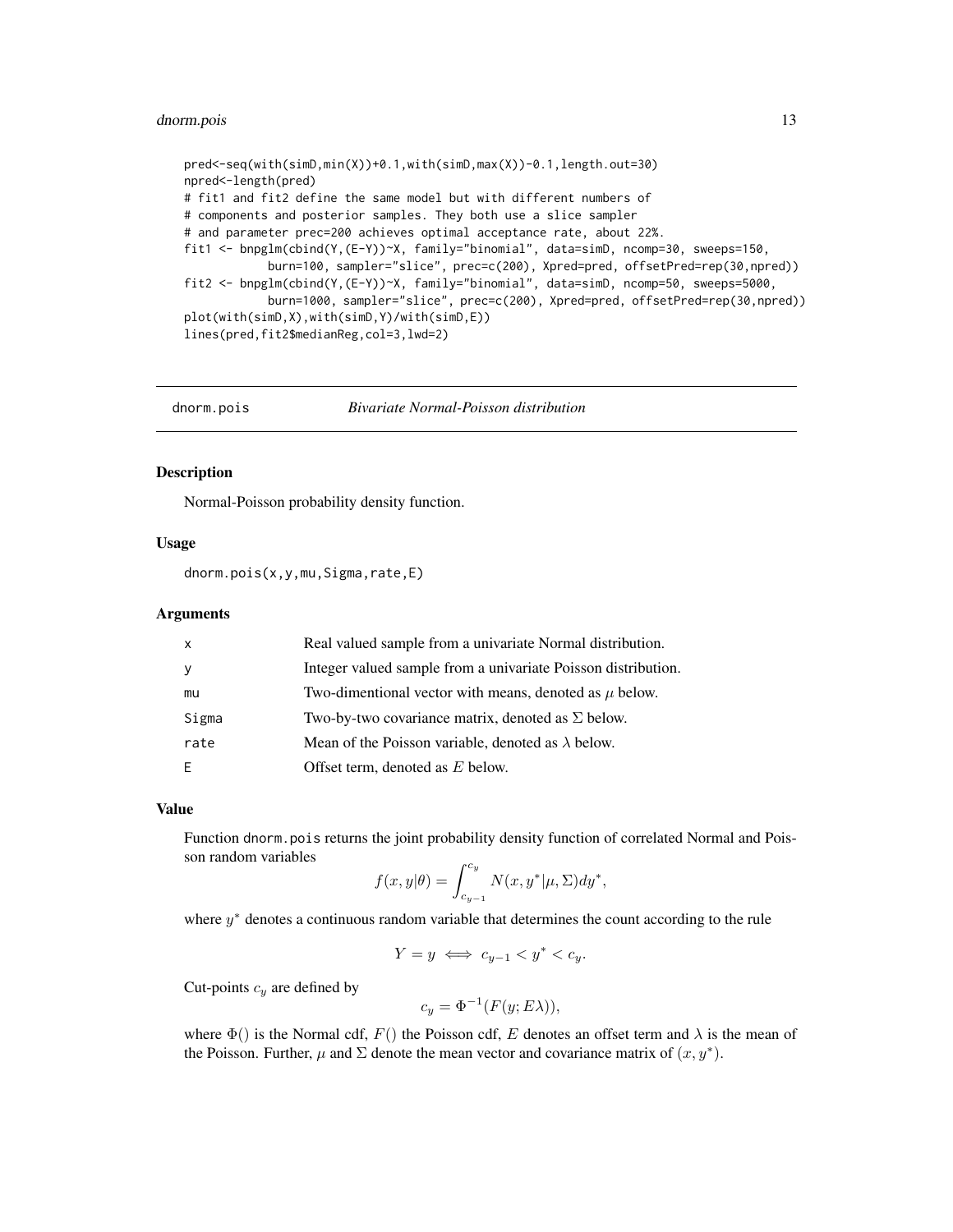<span id="page-13-0"></span>14 simD

The integral is evaluated using the univariate Normal cdf

$$
f(y,x|\theta) = N(x|\mu_1, \sqrt{\Sigma}_{11}) \{ \Phi(\frac{c_y - E(y^*|x)}{sd(y^*|x)}) - \Phi(\frac{c_{y-1} - E(y^*|x)}{sd(y^*|x)}) \},\
$$

where 
$$
E(y^*|x) = \mu_2 + \Sigma_{12}(x - \mu_1)/\Sigma_{11}
$$
 and  $sd(y^*|x) = \sqrt{\Sigma_{22} - \Sigma_{12}^2/\Sigma_{11}}$ .

#### Note

The mean  $\mu_2$  and variannce  $\Sigma_{22}$  of  $y^*$  are usually set to zero and one.

#### Author(s)

Georgios Papageorgiou <gpapageo@gmail.com>

#### Examples

```
#When the covariance matrix is diagonal dnorm.pois is equal to the product of dnorm and dpois
mu < -c(0, 0)cov.mat<-matrix(c(1,0.0,0.0,1),ncol=2,nrow=2)
dnorm.pois(0,5,mu=mu,Sigma=cov.mat,rate=3,E=2)
dnorm(0, 0, 1)*dpois(5, 6)#Otherwise not equal
mu < -c(0, 0)cov.mat<-matrix(c(1,-0.8,-0.8,1),ncol=2,nrow=2)
dnorm.pois(0,5,mu=mu,Sigma=cov.mat,rate=3,E=2)
```
simD *Simulated dataset*

#### Description

Just a simulated dataset to illustrate the model. The success probability and the covariate have a non-linear relationship.

#### Usage

data(simD)

#### Format

A data frame with 300 independent observations. Three numerical vectors contain information on

- Y number of successes.
- E number of trials.
- X explanatory variable.